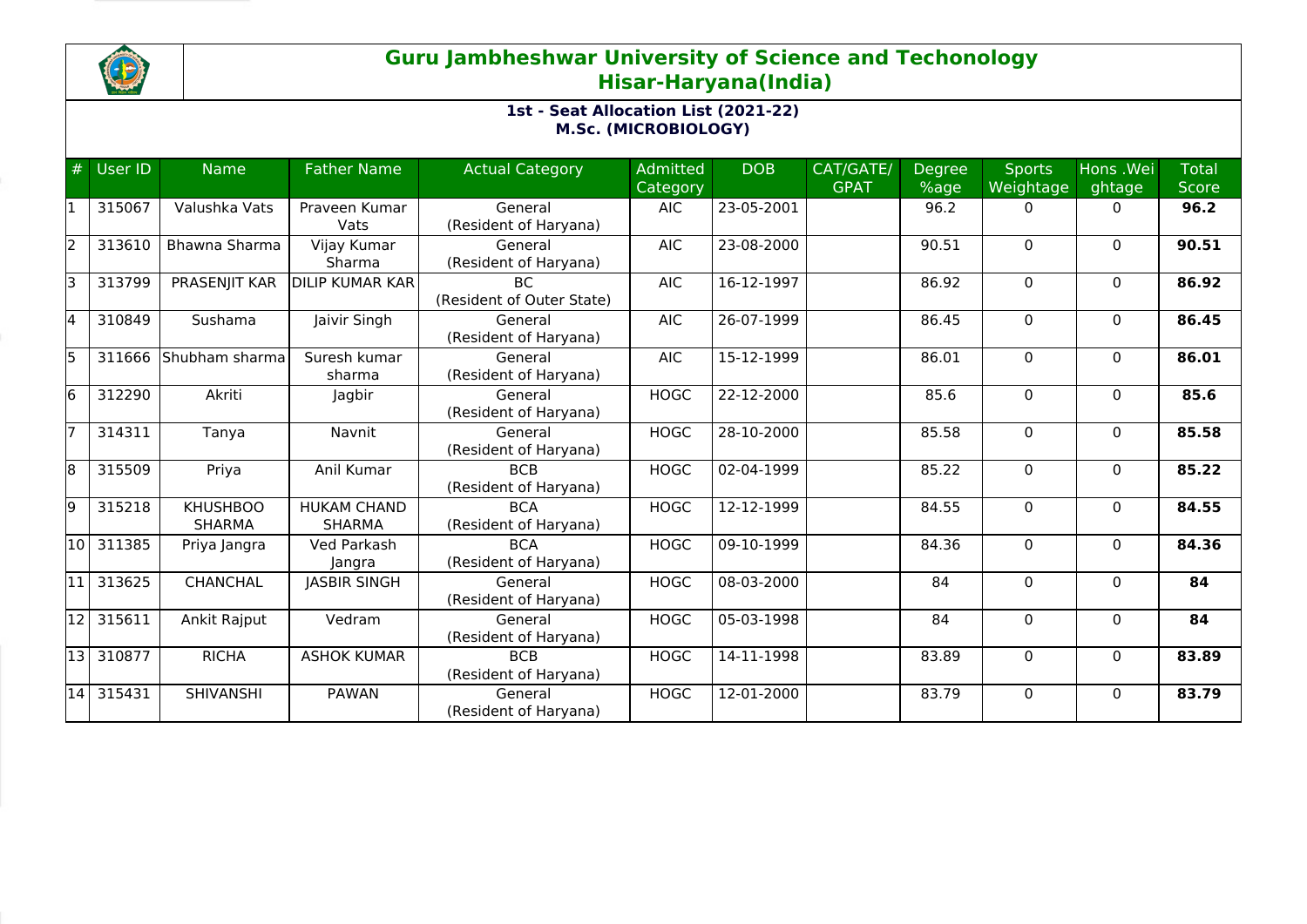

## **Guru Jambheshwar University of Science and Techonology Hisar-Haryana(India)**

## **1st - Seat Allocation List (2021-22) M.Sc. (MICROBIOLOGY)**

| #               | User ID | <b>Name</b>           | <b>Father Name</b>                     | <b>Actual Category</b>                   | <b>Admitted</b><br>Category | <b>DOB</b> | CAT/GATE/<br><b>GPAT</b> | Degree<br>%age | <b>Sports</b><br><b>Weightage</b> | Hons .Wei<br>ghtage | <b>Total</b><br><b>Score</b> |
|-----------------|---------|-----------------------|----------------------------------------|------------------------------------------|-----------------------------|------------|--------------------------|----------------|-----------------------------------|---------------------|------------------------------|
| <b>15</b>       | 313809  | <b>RISHIKA KONSAL</b> | <b>DEVINDER</b><br><b>KUMAR KONSAL</b> | General<br>(Resident of Haryana)         | <b>HOGC</b>                 | 07-02-1999 |                          | 83.0           | $\mathbf{0}$                      | $\Omega$            | 83                           |
| 16              | 313696  | Kumari Jyoti          | Ram Mehar Singh                        | General<br>(Resident of Haryana)         | <b>HOGC</b>                 | 02-02-2000 |                          | 82.86          | $\Omega$                          | $\mathbf{0}$        | 82.86                        |
| $\overline{17}$ | 311878  | <b>RITIKA YADAV</b>   | <b>ASHOK KUMAR</b>                     | <b>BCB</b><br>(Resident of Haryana)      | BCB3                        | 27-07-2001 |                          | 82.48          | $\mathbf 0$                       | $\Omega$            | 82,48                        |
| 18              | 315026  | Monika                | Jaisingh                               | <b>BCB</b><br>(Resident of Haryana)      | BCB3                        | 08-11-2000 |                          | 81.1           | 0                                 | 0                   | 81.1                         |
| 19              | 311053  | <b>ANJALI SAINI</b>   | <b>RAJESH KUMAR</b><br>SAINI           | <b>BCB</b><br>(Resident of Haryana)      | BCB3                        | 17-09-2000 |                          | 80.69          | $\mathbf 0$                       | $\mathbf 0$         | 80.69                        |
| 20              | 313478  | <b>KAVITA SONI</b>    | <b>RAMU SONI</b>                       | <b>BCA</b><br>(Resident of Haryana)      | BCA3                        | 10-02-1998 |                          | 80.27          | 0                                 | $\mathbf{0}$        | 80.27                        |
| 21              | 311922  | <b>RAKESH</b>         | <b>SUBHASH</b>                         | <b>SC</b><br>(Resident of Haryana)       | <b>SC</b>                   | 22-03-2000 |                          | 79.98          | $\Omega$                          | $\mathbf{0}$        | 79.98                        |
| $\overline{22}$ | 316860  | Akhil                 | Ranjit singh                           | $\overline{SC}$<br>(Resident of Haryana) | SC                          | 01-01-1997 |                          | 79             | $\mathbf 0$                       | $\Omega$            | 79                           |
| $\overline{23}$ | 314561  | Kanupriya<br>Kaushik  | <b>Baljeet Kaushik</b>                 | General<br>(Resident of Haryana)         | <b>SGCH</b>                 | 02-01-1999 |                          | 78.62          | $\mathbf 0$                       | $\mathbf{0}$        | 78.62                        |
| 24              | 315046  | CHARU GOYAL           | <b>ANIL GOYAL</b>                      | <b>EWS</b><br>(Resident of Haryana)      | <b>EWS</b>                  | 26-03-2001 |                          | 76.7           | $\mathbf 0$                       | $\mathbf{0}$        | 76.7                         |
| 25              | 312218  | <b>POOJA</b>          | <b>SHAMSHER</b><br><b>SINGH</b>        | <b>BCA</b><br>(Resident of Haryana)      | BCA3                        | 01-01-2000 |                          | 75.48          | $\Omega$                          | $\mathbf{0}$        | 75.48                        |
| $\overline{26}$ | 316359  | <b>RUPALI</b>         | <b>SHER SINGH</b>                      | <b>BCA</b><br>(Resident of Haryana)      | BCA3                        | 18-08-1999 |                          | 75.47          | 0                                 | $\mathbf{0}$        | 75.47                        |
| $\overline{27}$ | 312066  | Akriti                | Anil Kumar                             | <b>BCA</b><br>(Resident of Haryana)      | BCA3                        | 10-05-2000 |                          | 75.14          | $\mathbf 0$                       | $\mathbf 0$         | 75.14                        |
| $\overline{28}$ | 310396  | Rahul singh           | <b>RAJENDER SINGH</b>                  | <b>SC</b><br>(Resident of Haryana)       | <b>DSC</b>                  | 24-09-2000 |                          | 73.30          | $\Omega$                          | $\mathbf{0}$        | 73.3                         |
| $\overline{29}$ | 312331  | SHABANAM              | <b>AMRIT LAL</b>                       | <b>SC</b><br>(Resident of Haryana)       | <b>DSC</b>                  | 26-01-2001 |                          | 71.90          | $\Omega$                          | $\Omega$            | 71.9                         |